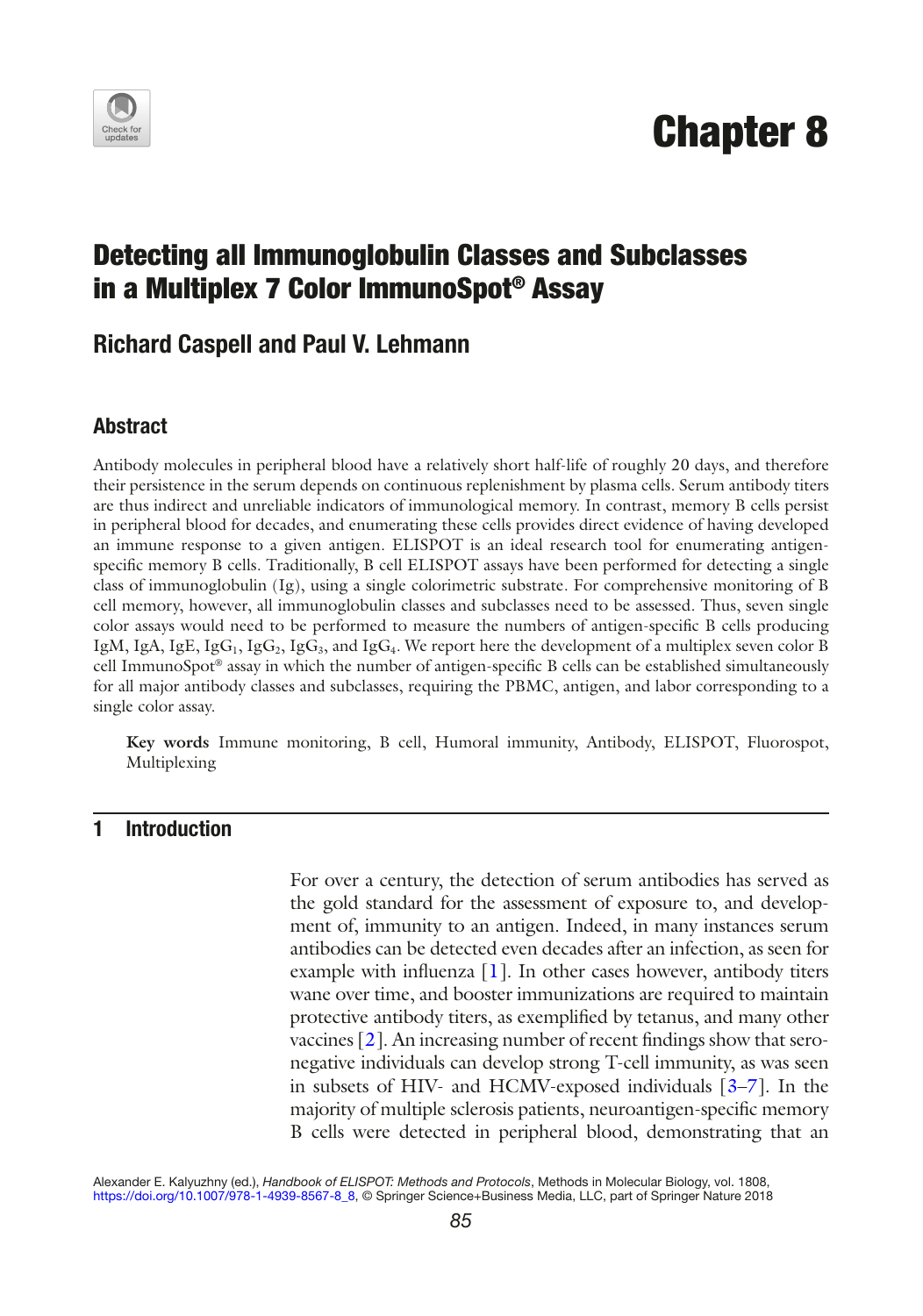autoimmune response had occurred, while titers of serum antibodies specific for neuroantigens were not elevated  $[8]$ . Limitations of serologic tests are also well known in other fields. Thus, the interpretation of serological testing results remains inconclusive for subjects who have received transfusions of blood or blood products due to the transfer of donor antibodies. This also applies to children less than 12 months of age, while the mother's antibodies continue to be detectable [9, 10].

The reason for the above limitations of serodiagnostics becomes evident by taking a closer look at the relevant immunobiology. Antibody molecules in serum have a relatively short half-life, in the range of days to weeks, and therefore their presence in serum depends on ongoing production by B cell-derived plasma cells [11]. During the course of an immune response, naïve antigen-specific B-cells become activated by the antigen and through interactions with antigen-specific CD4 T-helper cells. As a consequence of activation, these B cells differentiate into plasma cells that produce antibodies. At the same time, long-lived memory B-cells also develop. These memory cells can give rise to new generations of plasma cells in the presence of persisting/reappearing antigen and T-cell-help, or in the absence of antigen, long-lived plasma cells can continue to spontaneously secrete antibody [1]. In either case, the presence of antibodies in serum of individuals results from an active, ongoing antibody synthesis process, which may or may not truthfully reflect previous antigen exposure. As antigen itself rarely persists to drive the continuous production of antibodies, it is now assumed that non-antigen-specific polyclonal stimuli maintain serological memory [12].

Serum antibodies are, therefore, indirect indicators of immunity that arise from complex and sometimes even random cellular reactions. Subsequently, it has become a mainstream effort to go directly to the source, and assess B cell memory itself. Memory B cells are long lived and persist for decades while recirculating in the blood  $[13]$ . Unlike antigen-specific T cells that can be stained with antigen-embedding multimers of MHC molecules (tetramers, pentamers, dextramers)  $[14]$ , efforts to directly stain B cells with labeled antigen so far have failed in large. Instead, the detection of antigenspecific B cells is enabled by the ELISPOT technique [15]. In brief, 96 well plates with a special PVDF membrane on the bottom of each well are coated with the test antigen. When PBMC (which contain B cells) or purified B cells are plated into such wells, antibodies produced by the B cells that are specific for the test antigen will be captured on the membrane around the secreting B cell. These plate-bound antibodies can then be visualized by adding labeled detection antibodies. In this way, each antigen-specific B cell will produce a "spot," and counting the numbers of these Spot Forming Units (SFU) permits one to establish the frequency of antigen-specific B cells among all cells plated. Increased numbers of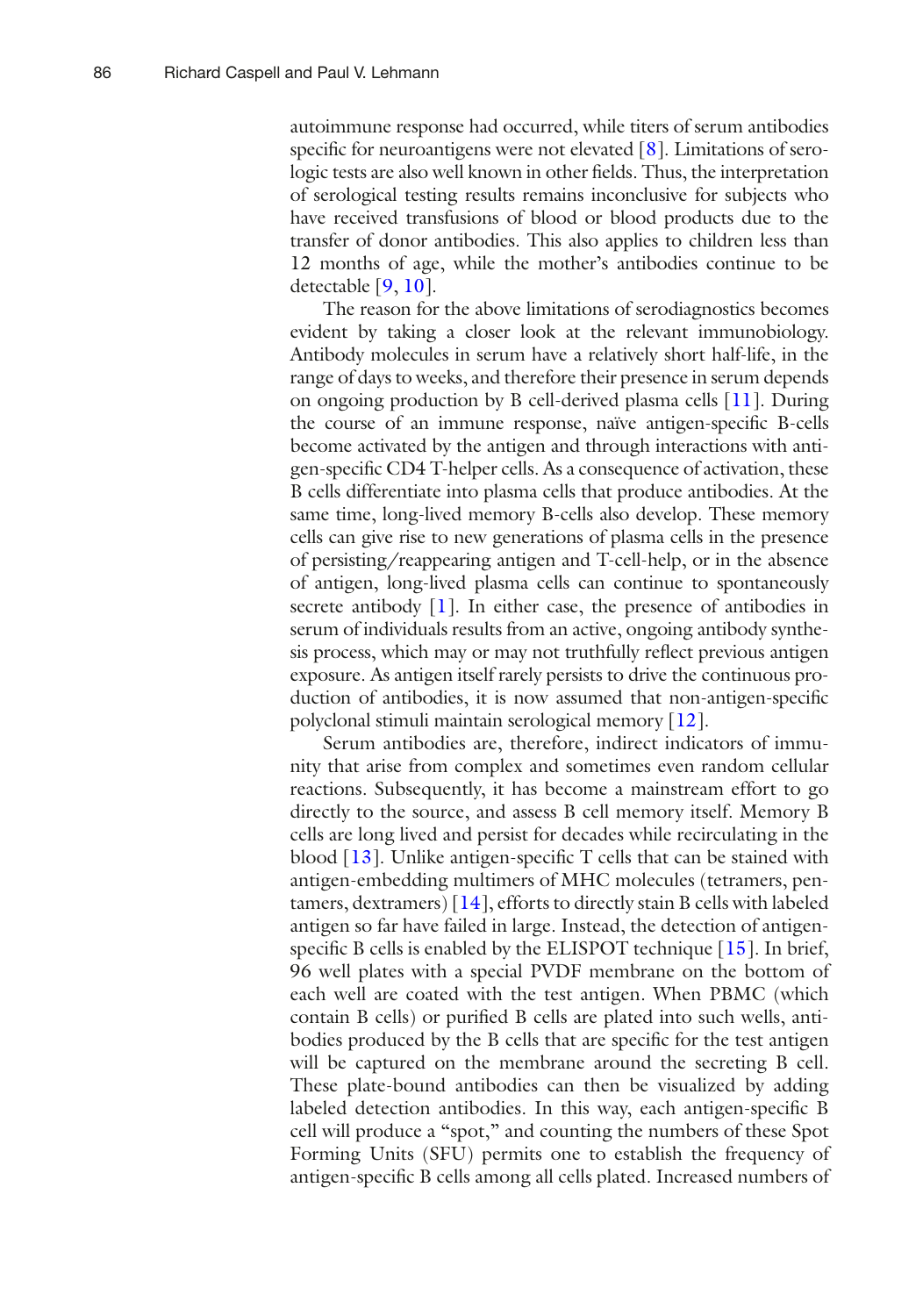antigen-specific B cells detected in PBMC ex vivo prove that these B cells have undergone clonal expansions in vivo. Importantly, antigen-specific B cell ELISPOT assays also provide insight into the affinity of the antibody that each B cell produces. Antibodies secreted by B cells that have high affinity for antigen will bind faster and stronger to the antigen on the membrane than low affinity antibodies, resulting in dense ELISPOTs for high affinity B cells, and diffuse spots for low affinity B cells [16]. By studying the morphology of spots produced by a high number of antigen-specific B cells within a test subject, one therefore can gain insights into the affinity distribution of the B cell/antibody repertoire within that individual (*see* **Note 1**).

Antibodies occur in different classes and subclasses, and each differ in their ability to precipitate antigen, neutralize, activate complement, promote phagocytosis, migrate to mucosal surfaces, or sensitize mast cells (reviewed in  $[17]$ ). All B cells initially produce IgM, but in the course of an immune response, undergo class switching to secrete other types of immunoglobulins, whereby the mature plasma B cells will each secrete only one class/subclass of antibody. Immunoglobulin class switching is under tight control by CD4 T cells and cytokines, as the engagement of the appropriate class and subclass of antibody critically defines successful immune defense [17]. Therefore, if ex vivo antigen-specific B cells produce antibody classes/subclasses other than IgM, this shows that the memory cells have undergone immunoglobulin class switching in vivo [18], and the detection of a particular immunoglobulin class/subclass in this ELISPOT format establishes the quality of B cell/antibody memory.

Comprehensive immune monitoring, therefore, requires identifying the numbers and ratios of antigen-specific B cells producing antibodies of all classes and subclasses to a given antigen, i.e., IgM, IgG, IgA, and IgE, and the four subclasses of IgG: IgG<sub>1</sub>, IgG<sub>2</sub>,  $IgG<sub>3</sub>$ , and  $IgG<sub>4</sub>$ . To accomplish this goal, previously eight single color B cell ELISPOT assays would need to be run in parallel, each detecting one of the classes or subclasses. Here we report and communicate the protocol for combining these assays into a single seven color multiplex assay. Figure 1a shows a representative example of such a seven color assay. Of note, the assay was designed such that each analyte can be detected in a separate fluorescent channel or combination of channels without the leakage of signal (*see* **Note 2**). Panels b–g of Fig. 1 show the individual analyte planes for the seven color B cell assay described here. Analysis therefore can be done without the need for compensation, monochromatically for each of the analytes. In this chapter, we describe the seven color assay itself; additionally, we contributed other dedicated chapters on the experimental validation of multi-color analysis [19], as well as to the step by step process to its implementation  $[20]$ .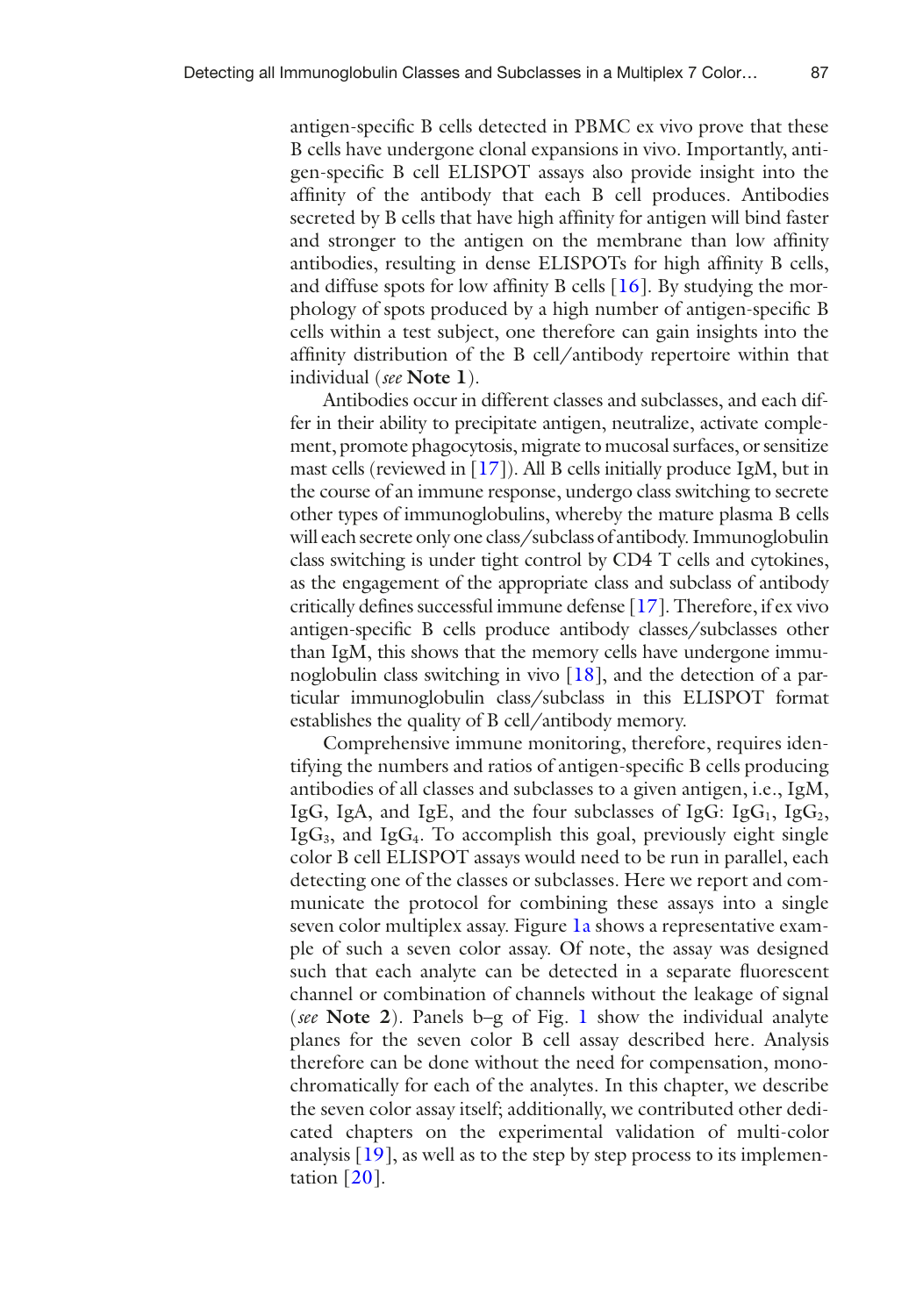

Fig. 1 Reperesentative image of a seven color B cell ImmunoSpot<sup>®</sup> well. The assay was performed as described in this chapter. For analysis, each color is detected in a dedicated color plane (*see* Note 2). Each color plane is shown in one of the panels: IgA in Panel b, IgM in Panel c, IgE in Panel d, IgG<sub>1</sub> in Panel e, IgG<sub>2</sub> in Panel f, IgG<sub>3</sub> in Panel g, and IgG<sub>4</sub> in Panel h, respectively. Panel a shows the overlay of these images (*see* Note 17)

### 2 Materials

*2.1 Isolation of PBMC from Whole Blood*

- 1. Green vacutainer tubes with sodium heparin.
- 2. Ficoll-Paque™ Plus.
- 3.  $Ca^{2+}$ ,  $Mg^{2+}$  free phosphate buffered saline (PBS) pH 7.2.
- 4. CTL-Wash™ Supplement 10× (Cellular Technology Ltd., CTL, Shaker Hts, OH, Cat# CTLW-010).
- 5. Centrifuge capable of spinning 50 mL conical tubes at  $740 \times g$ .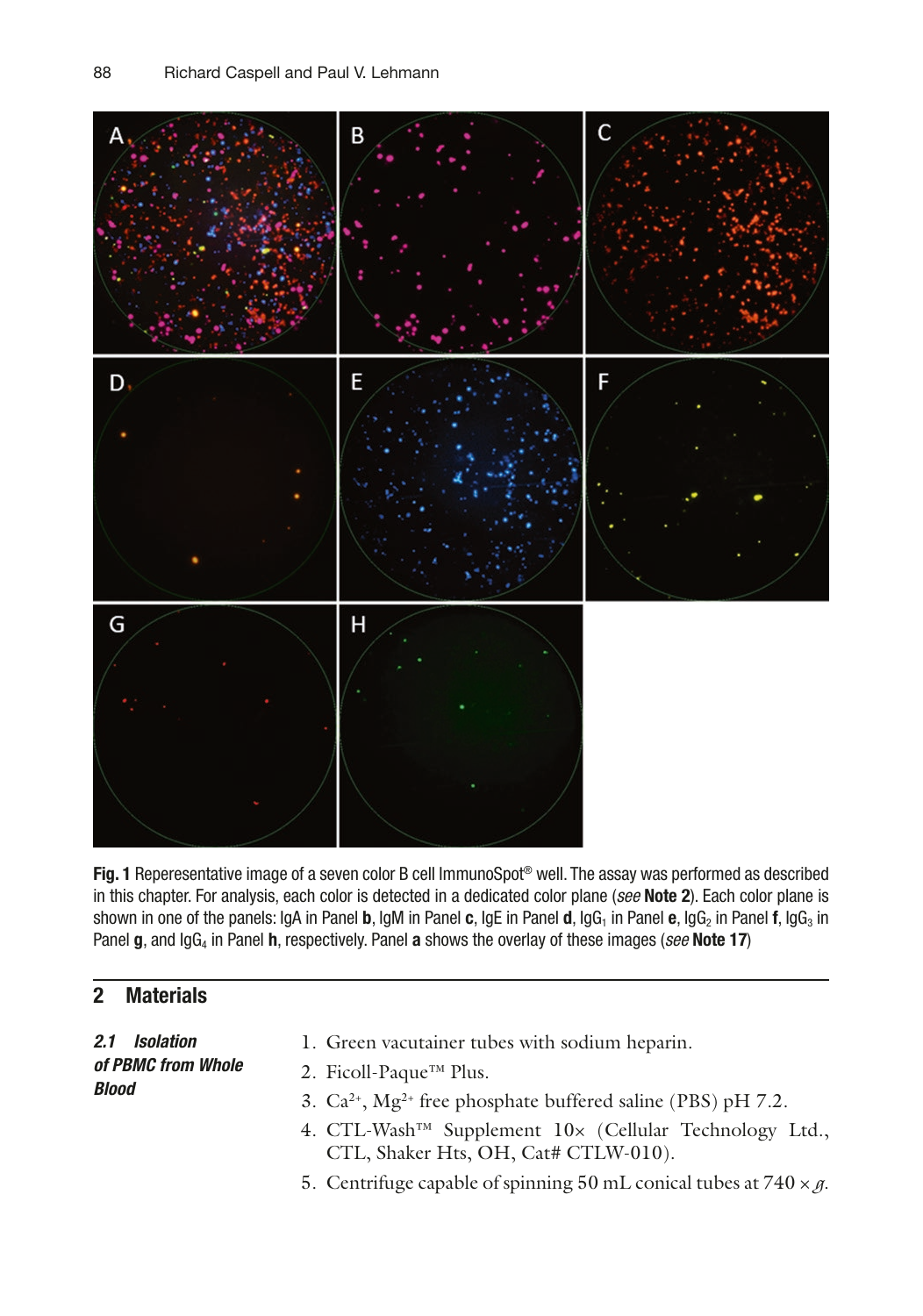| 2.2 Thawing<br>of Cryopreserved<br><b>PBMC</b>                             | 1. Bead bath (set to $37^{\circ}$ C).<br>2. CTL-Test™ B Culture Medium (CTL, Cat# CTLTB-010),<br>supplemented with 1% L-Glutamine.<br>3. Centrifuge capable of spinning 50 mL conical tubes at $330 \times g$ .                                                                                                                                                                                                                                                                                                                                                                                                                                                                                                                                  |
|----------------------------------------------------------------------------|--------------------------------------------------------------------------------------------------------------------------------------------------------------------------------------------------------------------------------------------------------------------------------------------------------------------------------------------------------------------------------------------------------------------------------------------------------------------------------------------------------------------------------------------------------------------------------------------------------------------------------------------------------------------------------------------------------------------------------------------------|
| 2.3 Counting<br>of PBMC                                                    | 1. ImmunoSpot® Series 6 Ultimate Analyzer (CTL, Cat#<br>S6UTM12), running LD Software for live/dead cell counting<br>(CTL, Cat# LDA01).<br>2. CTL-LDC™ Live/Dead Cell Counting Kit (CTL, Cat#<br>CTL-LDC-100-2).                                                                                                                                                                                                                                                                                                                                                                                                                                                                                                                                 |
| 2.4 Polyclonal<br><b>Stimulation of Memory</b><br><b>B Cells from PBMC</b> | 1. Cryopreserved or freshly isolated PBMC.<br>2. B-Poly-SE <sup>TM</sup> (CTL, Cat# hBPOLYSE-200).<br>3. Culture flask or plate.<br>4. Humidified CO <sub>2</sub> incubator set for 37 °C, 9% CO <sub>2</sub> .<br>5. CTL-Test™ B supplemented with 1% L-Glutamine (CTL,<br>Cat# CTLTB-010).                                                                                                                                                                                                                                                                                                                                                                                                                                                     |
| <b>Elispot Assay</b><br>$2.5\,$                                            | 6. Centrifuge capable of spinning 50 mL conical tubes at $330 \times g$ .<br>1. Commercially available, seven Color Fluorospot B Cell kit<br>(CTL, Cat# hB7F) optimized to detect human IgM, IgA,<br>IgE, IgG <sub>1</sub> , IgG <sub>2</sub> , IgG <sub>3</sub> , and IgG <sub>4</sub> (see Note 3).<br>2. 0.05% Tween-PBS: 100 μL Tween-20 in 200 mL PBS (per<br>plate).<br>3. PBS, sterile, 100 mL (per plate).<br>4. Distilled water, 100 mL (per plate).<br>5. 70% EtOH.<br>6. $0.1 \mu m$ syringe-driven filter.<br>7. Plate washer (CTL, Cat# 405LSR) (see Note 4).<br>8. Vacuum manifold (Millipore, USA).<br>9. ImmunoSpot® S6 Ultimate 5LED Analyzer (CTL, Cat#<br>S6UTM12), running ImmunoSpot® 7.0 Software (CTL, Cat#<br>$IPS01$ ). |
| <b>Methods</b><br>3<br><b>Isolation</b><br>3.1                             | 1. Obtain blood samples according to institution's<br>IRB                                                                                                                                                                                                                                                                                                                                                                                                                                                                                                                                                                                                                                                                                        |
| of PBMC from Whole                                                         | protocol.                                                                                                                                                                                                                                                                                                                                                                                                                                                                                                                                                                                                                                                                                                                                        |

2. Keeping donors' samples separate, pool each donor's blood into appropriately labeled 50 mL conical tubes. Rinse each vacutainer tube with PBS and add to blood.

3. Measure blood volume and dilute 1:1 with PBS.

*Blood*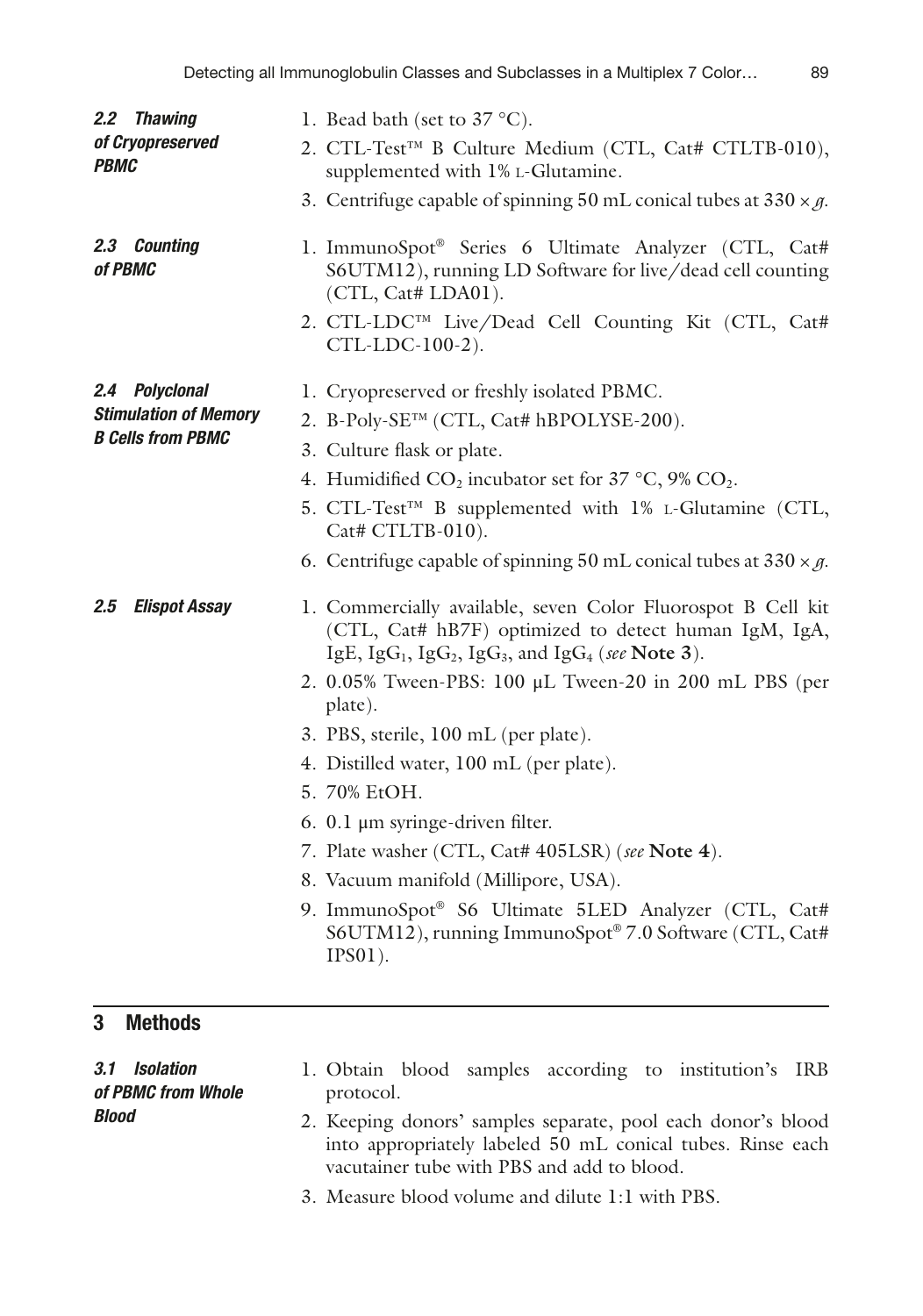|                                                                          | 4. Layer diluted blood slowly over Ficoll® taking care not to dis-<br>rupt the interface (see Note 5).                                                                                                                                          |
|--------------------------------------------------------------------------|-------------------------------------------------------------------------------------------------------------------------------------------------------------------------------------------------------------------------------------------------|
|                                                                          | 5. Centrifuge balanced tubes at $740 \times g$ for 30 min with the cen-<br>trifuge brake off.                                                                                                                                                   |
|                                                                          | 6. Identify the cloudy interface between the Ficoll <sup>®</sup> and the<br>plasma layer. Remove this interface with a serological pipette<br>and transfer to a fresh 50 mL conical tube (see Note 6).                                          |
|                                                                          | 7. Dilute cells 1:2 with warm CTL-Wash™ Medium (for exam-<br>ple, 15 mL cells + 30 mL medium) and spin at $330 \times g$ for<br>10 min with centrifuge brake on.                                                                                |
|                                                                          | 8. Decant supernatant and re-suspend cells in warm CTL-Wash™<br>Medium at approximately $1 \times 10^6$ cells/mL and take a sample<br>for cell counting (see Note 7).                                                                           |
| 3.2<br><b>Thawing</b>                                                    | 1. Warm CTL-Test B™ Medium to 37 °C.                                                                                                                                                                                                            |
| of Cryopreserved<br><b>PBMC</b>                                          | 2. Place frozen cryovials (containing $>1 \times 10^7$ cells per vial) in a<br>37 °C metal bead bath for 15 min.                                                                                                                                |
|                                                                          | 3. Flip the cryovial twice 180° to re-suspend the cells.                                                                                                                                                                                        |
|                                                                          | 4. Aspirate all liquid within cryovial using a serological pipette<br>and transfer into a 50 mL conical tube.                                                                                                                                   |
|                                                                          | 5. Wash cryovial with 1 mL of fresh CTL-Test™ B Medium and<br>add slowly to the rest of the cells.                                                                                                                                              |
|                                                                          | 6. Slowly add 8 mL of warm CTL-Test™ B Medium in the fol-<br>lowing manner: while swirling sample tube, add first 3 mL at<br>the approximate rate of $1 \text{ mL}/10 \text{ s}$ , and the remaining 5 mL<br>can be added progressively faster. |
|                                                                          | 7. Centrifuge at $330 \times g$ for 10 min.                                                                                                                                                                                                     |
|                                                                          | 8. Re-suspend cells at approximately $1 \times 10^6$ cells/mL and take a<br>sample for counting (see Note 7).                                                                                                                                   |
| 3.3 Counting<br>of PBMC                                                  | 1. For each sample to be counted, mix 50 $\mu$ L CTL-LDC <sup>TM</sup><br>Reagent with $50 \mu L$ of the cell suspension, pipetting up and<br>down three times.                                                                                 |
|                                                                          | 2. Aspirate $10 \mu L$ of the stained cells and load into the hemocy-<br>tometer chamber—the liquid will fill the chamber by capillary<br>action and any excess will be collected in the overflow<br>reservoir.                                 |
|                                                                          | 3. Count cells (see Note 8).                                                                                                                                                                                                                    |
| 3.4 Polyclonal                                                           | 1. Use warm (37 °C) CTL-Test™ B Medium.                                                                                                                                                                                                         |
| <b>Stimulation of Memory</b><br><b>B Cells from PBMC</b><br>(See Note 9) | 2. Adjust PBMC (freshly isolated from blood or thawed from<br>cryopreserved PBMC) in CTL-Test™ B Medium to 4 million/<br>mL.                                                                                                                    |
|                                                                          | 3. Add B-Poly-SE™ reagent to PBMC in CTL-Test B™ 1:200<br>(e.g., 50 µL B-Poly-SE™ to 10 mL CTL-Test™ B).                                                                                                                                        |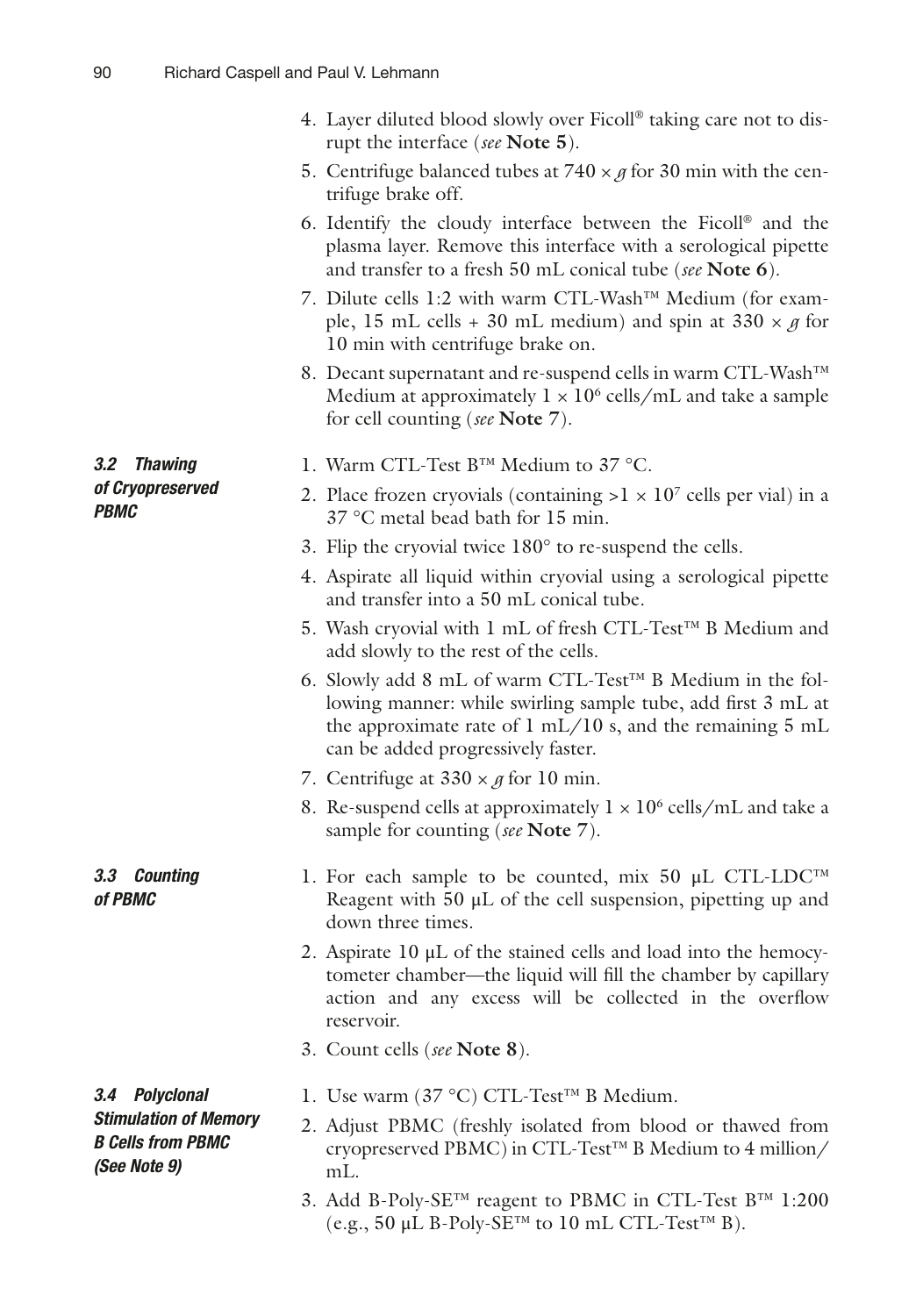- 4. Culture cells in a 37 °C humidified incubator at 9%  $CO<sub>2</sub>$  for 4–7 days (*see* **Notes 10** and **11**).
- 1. One day before plating cells, prepare 70% EtOH, Capture Antibody or Antigen working solutions.
- 2. Remove plate underdrain, pipette 15 μL of 70% ethanol into each well, and incubate for less than 1 min. Add 150 μL of PBS, decant, and wash with 150 μL of PBS two more times.
- 3. Replace underdrain and immediately (before plate dries) pipette 80 μL/well of the Capture Solution into the lowautofluorescence PVDF plate provided with the kit.
- 4. Seal plate with parafilm and incubate at 4 °C overnight.
- 5. The next day, count PBMC and centrifuge at  $330 \times g$  for 10 min, decant supernatant, then re-suspend cells to a concentration of  $2 \times 10^6$  cells/mL.
- 6. Plate PBMC in serial dilution into the PVDF plate (*see* **Note 12**).
- 7. Incubate cells on plate overnight at 37 °C (*see* **Note 13**).
- 8. Prepare Detection Antibody working solution by following kit protocol.
- 9. After incubation, decant cells and wash plate two times with PBS and two times with 0.05% Tween-PBS, 200 μL/well each time (*see* **Notes 4** and **14**).
- 10. Decant wash buffer and add 80 μL/well of Detection Solution to plate, incubate 2 h at  $4^{\circ}$ C.
- 11. Prepare a working Tertiary Solution containing the fluorescent tags by following kit protocol.
- 12. Wash plate three times with 0.05% Tween PBS, 200 μL/well.
- 13. Decant wash buffer and add 80 μL/well of Tertiary Solution to plate. Incubate at room temperature for 1 h.
- 14. Wash plate two times with distilled water, 200 μL/well each time.
- 15. Rinse membrane with tap water, decant, and repeat three times.
- 16. Remove protective underdrain, place plate face down on vacuum manifold and completely fill the backside of plate with water, then vacuum water through the membrane.
- 17. Let plate dry completely, protected from light (*see* **Note 15**).
- 18. Scan and count plate with compatible analyzer (*see* **Note 16**).

#### 4 Notes

*3.5 The seven Color ImmunoSpot® B Cell* 

*Assay*

1. The affinity distribution of antigen-specific B cells can be readily studied using the ImmunoSpot® software: images of wells containing antigen-specific B cell ELISPOTs are converted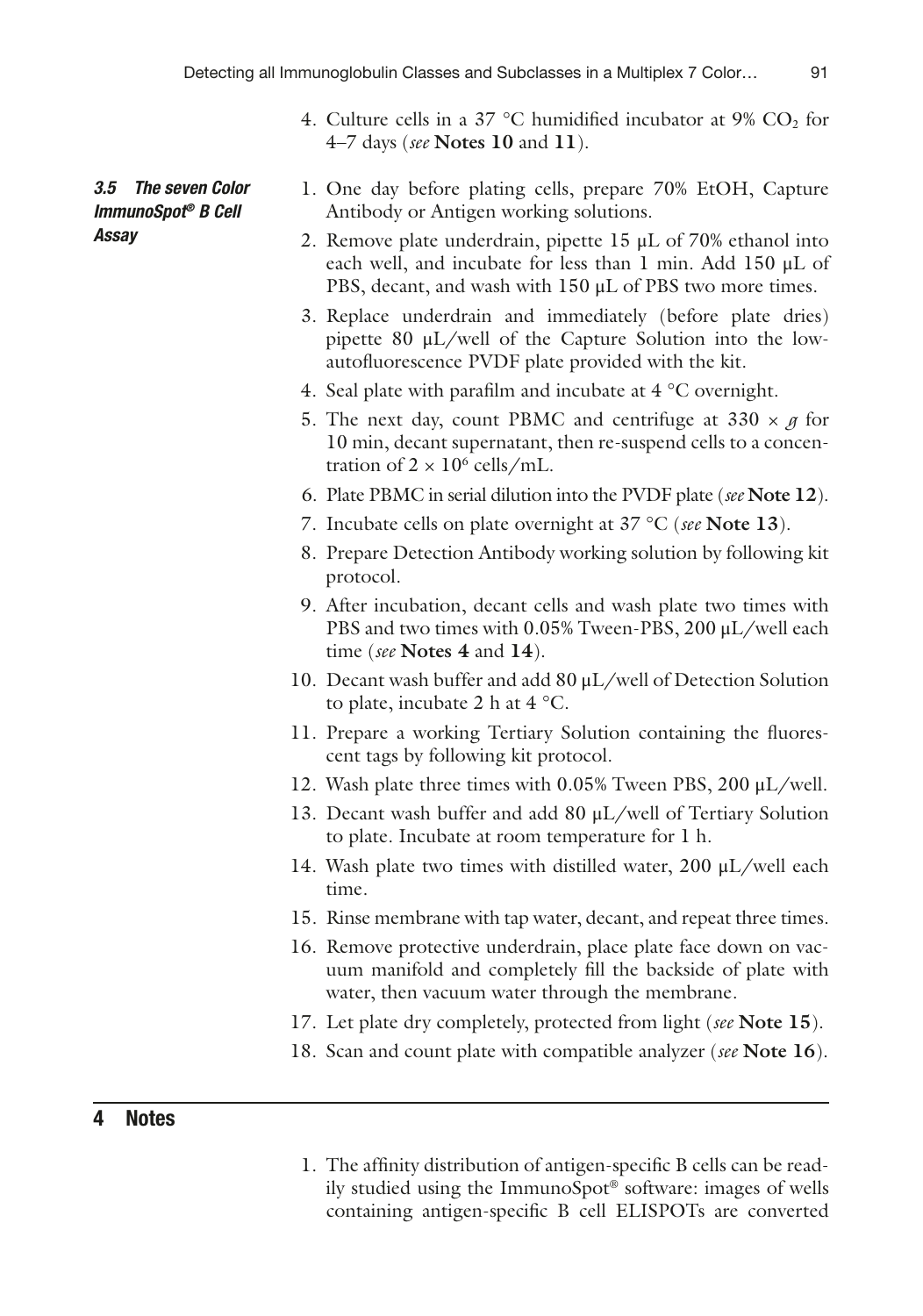into FCS files, and these are plotted in a spot size vs. density diagram.

- 2. The detection of individual analytes using fluorochromes requires an analyzer configured to ensure that the signal from the dyes do not cross-bleed between the detection channels. In this way, each analyte is detected in a separate analyte plane. Each channel is defined by a narrow excitation wavelength in conjunction with a narrow emission filter and can be selected from an array of channels preinstalled on CTL fluorescent analyzers.
- 3. Kit is suited for detecting either antibody secreting cells that have been immunized/activated in vivo, or memory B cells that have been polyclonally stimulated in vitro to secrete antibody. Each kit contains capture and detection antibodies, fluorescent detection reagents, diluent buffers, serum-free B cell assay medium, low autofluorescence PVDF-membrane plates, and a polyclonal B cell activator.
- 4. Plate washes may also be performed manually, but for automated washing, the pin length and flow rate need to be customized so membranes and spots are not damaged, as has been done for the CTL 405LSR plate washer.
- 5. Alternately, the diluted blood can be added first, and the Ficoll® gently underlaid with a serological pipette.
- 6. While collecting the cells, be sure to aspirate as little Ficoll® as possible. At this point, interphase cells from two 50 mL tubes can be combined into one tube. If the proportion of Ficoll® is too high (>5 mL), a significant cell loss will occur.
- 7. As a point of reference, keep in mind that 1 mL of fresh blood should yield approximately  $1 \times 10^6$  PBMC.
- 8. Live cells will fluoresce green (480/525) and dead cells will fluoresce red (570/620). Cells can be counted with either a fluorescence-capable microscope or using the LDA software of the ImmunoSpot® Analyzer.
- 9. Resting memory B cells do not secrete antibodies, and they can be detected in ELISPOT assays only after polyclonal stimulation. In contrast, the spontaneous production of antibodies by B cells in freshly isolated blood signifies recent and ongoing antigen stimulation in vivo.
- 10. For detection of all antibody classes except IgE, 4 day stimulation with CTL B-Poly-S™ is suitable. However IgE producing memory B cells occur in very low frequency. IgE class switching can be induced in vitro by culturing cells for 7 days with CD40L and IL-4.
- 11. If a 24-well plate is used, plate 1 mL of the cell suspension per well. For larger scale polyclonal stimulation cultures, traditional culture flasks can be used. Suggested conditions for culture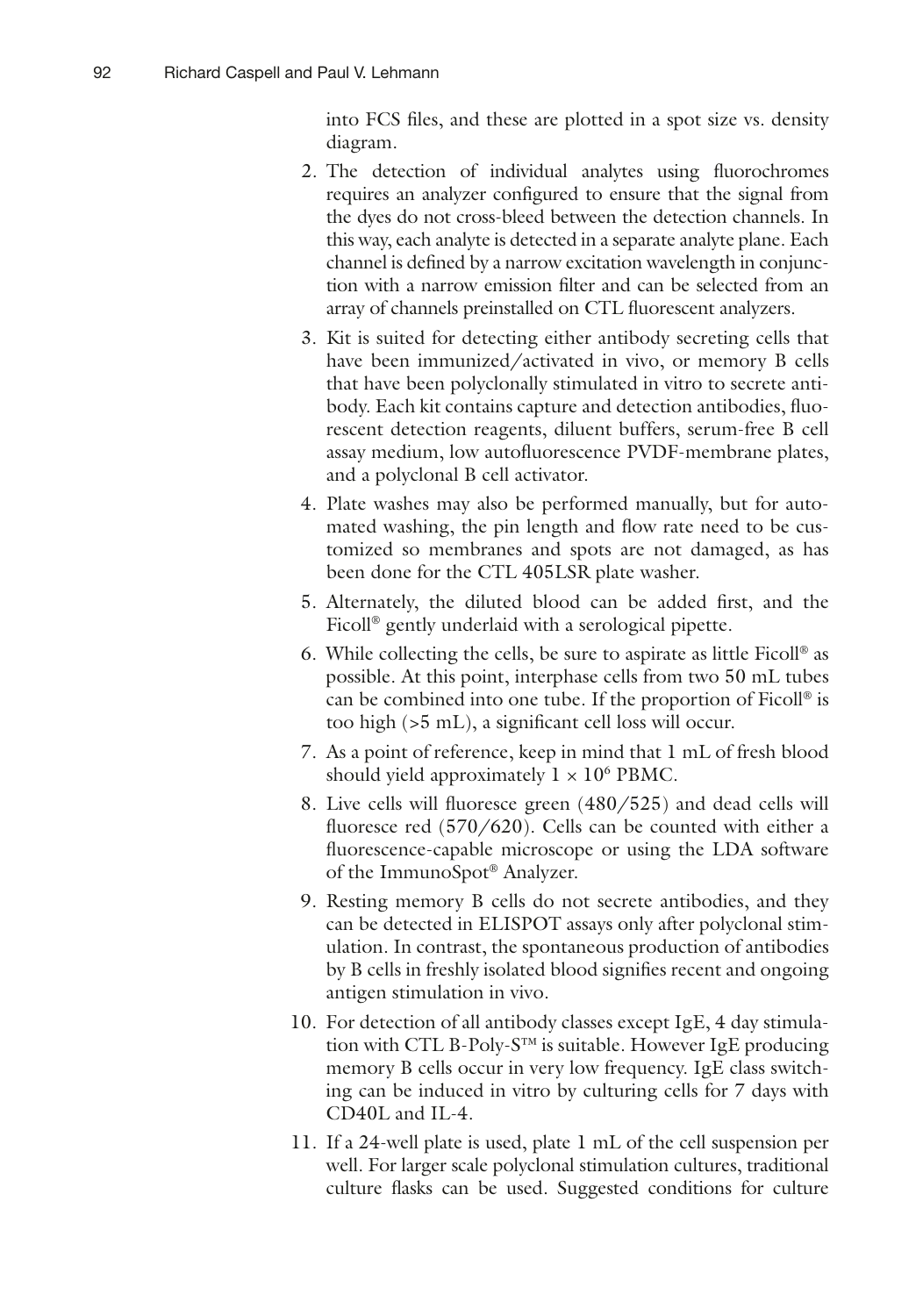flasks are approximately 3 mL of 4 million/mL cell suspension per cm<sup>2</sup>. For example, in a T-25 flask, we recommend 8 mL of total cell suspension, for a T-75 flask, 25 mL.

- 12. After in vitro stimulation, B cells secreting certain antibody classes and subclasses (such as IgA or  $IgG<sub>1</sub>$ ) can be rather high, whereas in vivo stimulated, spontaneously secreting B cells tend to occur in rather low frequencies. Therefore it is important to establish the frequency range for the test groups and antigens of interest, and then cover this range in serial dilutions. For the detection of low-frequency Ig-producing cells, we recommend plating cells at  $1 \times 10^6$ ,  $5 \times 10^5$ ,  $2.5 \times 10^5$ , and  $1.25 \times 10^5$  cells per well. In the case of very rare Ig-secreting cells, magnetic bead-based enrichment of B cells is recommended. For high-frequency Ig-secreting cells, continue dilution of cells down to 15,000, 10,000, and 5000 cells per well. Keep the diluted PBMC in a  $CO<sub>2</sub>$  incubator with lid open until pipetting into the assay.
- 13. Do not stack plates in the incubator. Avoid disturbing incubator or plates during incubation so cells do not roll during the assay.
- 14. The membrane must not dry at any time during the analyte detection process.
- 15. To completely dry plate, place in running laminar flow hood for 2 h or on the bench top for 24 h at a 45° angle on paper towels. Do not dry the ELISPOT assay plates at temperatures exceeding 37 °C as this may cause the membrane to warp or crack. Spots may not be readily visible while the membrane is still wet and the background fluorescence may be elevated. Scan and count plates only after membranes have completely dried.
- 16. The multicolor analysis process is described, step by step, in a dedicated chapter of this book [19]. The experimental validation of multi-color analysis is described in another chapter of this book [20]. CTL has scanning and analysis services available, and offers a trial version of ImmunoSpot® Software with the purchase of a kit.
- 17. A comparison of the individual panels in Fig. 1b–h shows that spots present in one channel are not visible in any of the other channels, i.e., the individual colors are being selectively detected without cross-bleeding. Double positive spots, thus, are neither seen, nor expected to be seen, as B cells can produce only one class or subclass of immunoglobulin at each differentiation state.